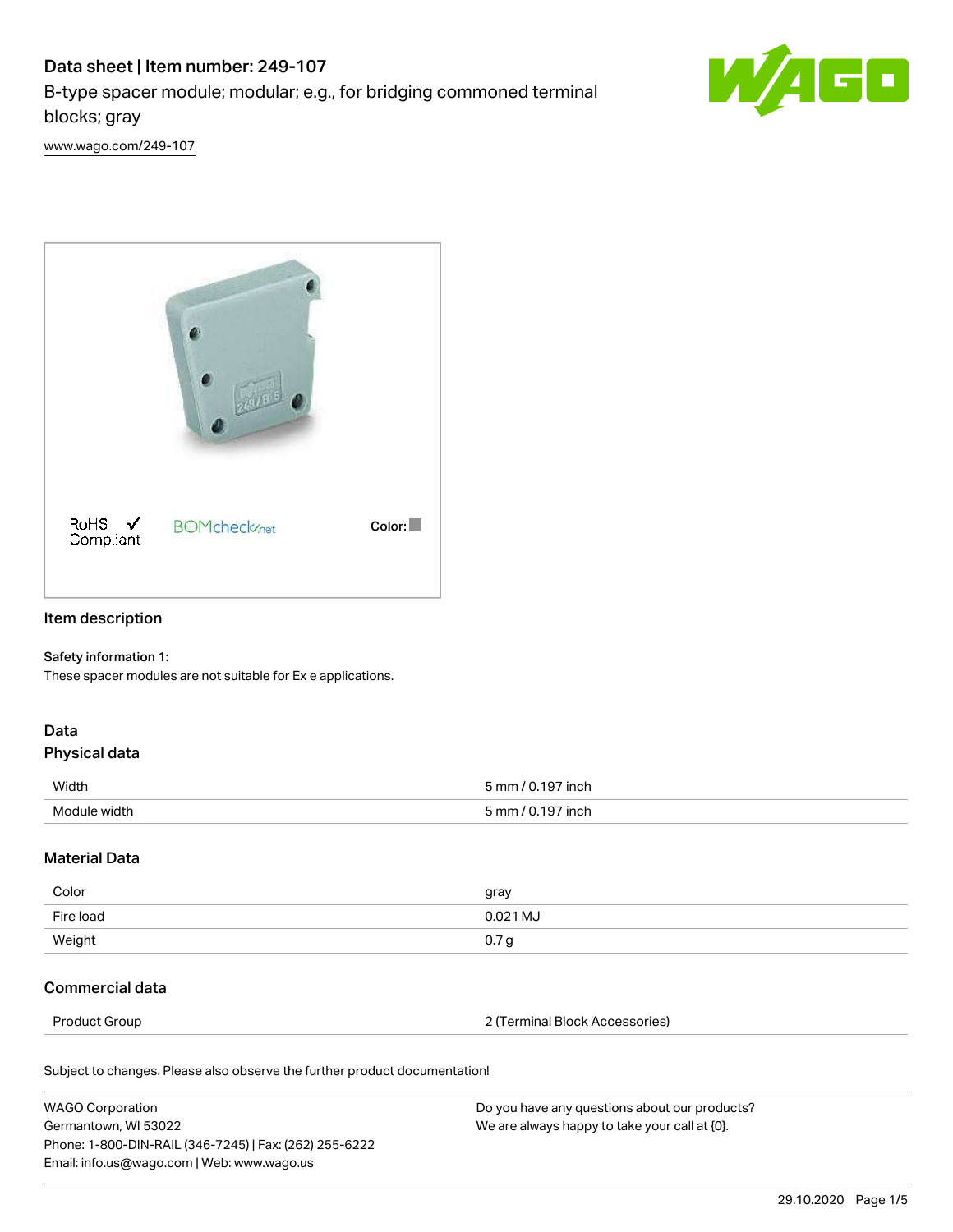[www.wago.com/249-107](http://www.wago.com/249-107)



| Packaging type        | <b>BOX</b>    |
|-----------------------|---------------|
| Country of origin     | DE            |
| GTIN                  | 4017332295963 |
| Customs tariff number | 39269097900   |

#### Counterpart

### Compatible products

#### Marking accessories

| ⊛ | Item no.: 2009-115<br>WMB-Inline; for Smart Printer; 1500 pieces on roll; stretchable 5 - 5.2 mm; plain; snap-on type; white                  | www.wago.com/2009-115             |
|---|-----------------------------------------------------------------------------------------------------------------------------------------------|-----------------------------------|
| ⊛ | Item no.: 2009-115/000-002<br>WMB-Inline; for Smart Printer; 1500 pieces on roll; stretchable 5 - 5.2 mm; plain; snap-on type; yellow         | www.wago.com/2009-115<br>/000-002 |
|   | Item no.: 2009-115/000-006<br>WMB-Inline; for Smart Printer; 1500 pieces on roll; stretchable 5 - 5.2 mm; plain; snap-on type; blue           | www.wago.com/2009-115<br>/000-006 |
|   | Item no.: 2009-115/000-007<br>WMB-Inline; for Smart Printer; 1500 pieces on roll; stretchable 5 - 5.2 mm; plain; snap-on type; gray           | www.wago.com/2009-115<br>/000-007 |
| Đ | Item no.: 2009-115/000-012<br>WMB-Inline; for Smart Printer; 1500 pieces on roll; stretchable 5 - 5.2 mm; plain; snap-on type; orange         | www.wago.com/2009-115<br>/000-012 |
|   | Item no.: 2009-115/000-017<br>WMB-Inline; for Smart Printer; 1500 pieces on roll; stretchable 5 - 5.2 mm; plain; snap-on type; light<br>green | www.wago.com/2009-115<br>/000-017 |
| ⊛ | Item no.: 2009-115/000-023<br>WMB-Inline; for Smart Printer; 1500 pieces on roll; stretchable 5 - 5.2 mm; plain; snap-on type; green          | www.wago.com/2009-115<br>/000-023 |
| Đ | Item no.: 2009-115/000-024<br>WMB-Inline; for Smart Printer; 1500 pieces on roll; stretchable 5 - 5.2 mm; plain; snap-on type; violet         | www.wago.com/2009-115<br>/000-024 |
|   | Item no.: 2009-145<br>Mini-WSB Inline; for Smart Printer; 1700 pieces on roll; stretchable 5 - 5.2 mm; plain; snap-on type; white             | www.wago.com/2009-145             |
|   | Item no.: 2009-145/000-002<br>Mini-WSB Inline; for Smart Printer; 1700 pieces on roll; stretchable 5 - 5.2 mm; plain; snap-on type;<br>yellow | www.wago.com/2009-145<br>/000-002 |

Subject to changes. Please also observe the further product documentation!

WAGO Corporation Germantown, WI 53022 Phone: 1-800-DIN-RAIL (346-7245) | Fax: (262) 255-6222 Email: info.us@wago.com | Web: www.wago.us Do you have any questions about our products? We are always happy to take your call at {0}.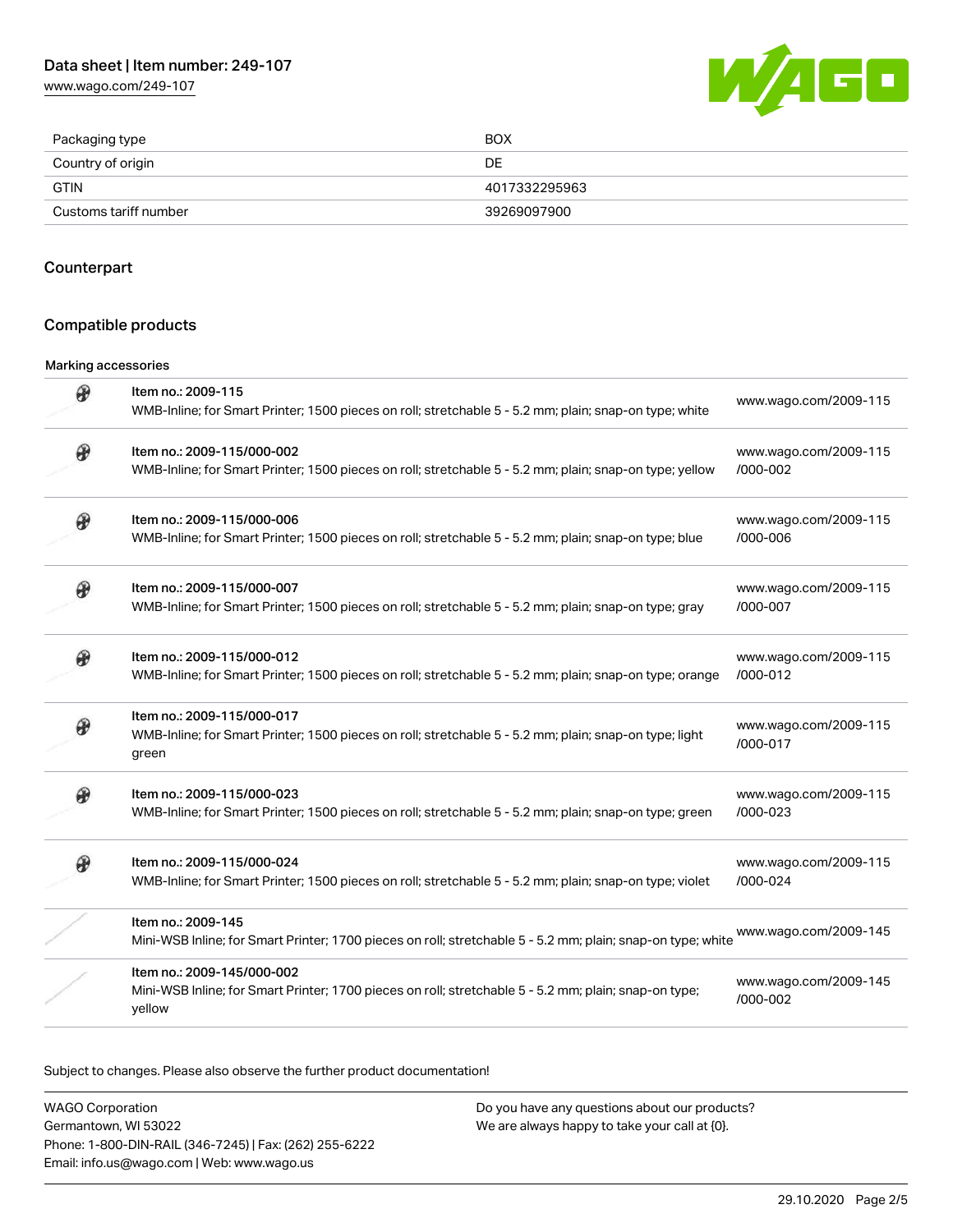

| Item no.: 2009-145/000-005<br>Mini-WSB Inline; for Smart Printer; 1700 pieces on roll; stretchable 5 - 5.2 mm; plain; snap-on type; red           | www.wago.com/2009-145<br>/000-005 |
|---------------------------------------------------------------------------------------------------------------------------------------------------|-----------------------------------|
| Item no.: 2009-145/000-006<br>Mini-WSB Inline; for Smart Printer; 1700 pieces on roll; stretchable 5 - 5.2 mm; plain; snap-on type; blue /000-006 | www.wago.com/2009-145             |
| Item no.: 2009-145/000-007<br>Mini-WSB Inline; for Smart Printer; 1700 pieces on roll; stretchable 5 - 5.2 mm; plain; snap-on type; gray /000-007 | www.wago.com/2009-145             |
| Item no.: 2009-145/000-012<br>Mini-WSB Inline; for Smart Printer; 1700 pieces on roll; stretchable 5 - 5.2 mm; plain; snap-on type;<br>orange     | www.wago.com/2009-145<br>/000-012 |
| Item no.: 2009-145/000-023<br>Mini-WSB Inline; for Smart Printer; 1700 pieces on roll; stretchable 5 - 5.2 mm; plain; snap-on type;<br>green      | www.wago.com/2009-145<br>/000-023 |
| Item no.: 2009-145/000-024<br>Mini-WSB Inline; for Smart Printer; 1700 pieces on roll; stretchable 5 - 5.2 mm; plain; snap-on type;<br>violet     | www.wago.com/2009-145<br>/000-024 |
| Item no.: 248-501<br>Miniature WSB Quick marking system; plain; Marker width 5 mm; 10 strips with 10 markers per card                             | www.wago.com/248-501              |
| Item no.: 248-501/000-002<br>Mini-WSB marking card; as card; not stretchable; plain; snap-on type; yellow                                         | www.wago.com/248-501<br>/000-002  |
| Item no.: 248-501/000-005<br>Mini-WSB marking card; as card; not stretchable; plain; snap-on type; red                                            | www.wago.com/248-501<br>/000-005  |
| Item no.: 248-501/000-006<br>Mini-WSB marking card; as card; not stretchable; plain; snap-on type; blue                                           | www.wago.com/248-501<br>/000-006  |
| Item no.: 248-501/000-007<br>Mini-WSB marking card; as card; not stretchable; plain; snap-on type; gray                                           | www.wago.com/248-501<br>/000-007  |
| Item no.: 248-501/000-012<br>Mini-WSB marking card; as card; not stretchable; plain; snap-on type; orange                                         | www.wago.com/248-501<br>/000-012  |
| Item no.: 248-501/000-017<br>Mini-WSB marking card; as card; not stretchable; plain; snap-on type; light green                                    | www.wago.com/248-501<br>/000-017  |
| Item no.: 248-501/000-023<br>Mini-WSB marking card; as card; not stretchable; plain; snap-on type; green                                          | www.wago.com/248-501<br>/000-023  |
| Subject to changes. Please also observe the further product documentation!                                                                        |                                   |

WAGO Corporation Germantown, WI 53022 Phone: 1-800-DIN-RAIL (346-7245) | Fax: (262) 255-6222 Email: info.us@wago.com | Web: www.wago.us

Do you have any questions about our products? We are always happy to take your call at {0}.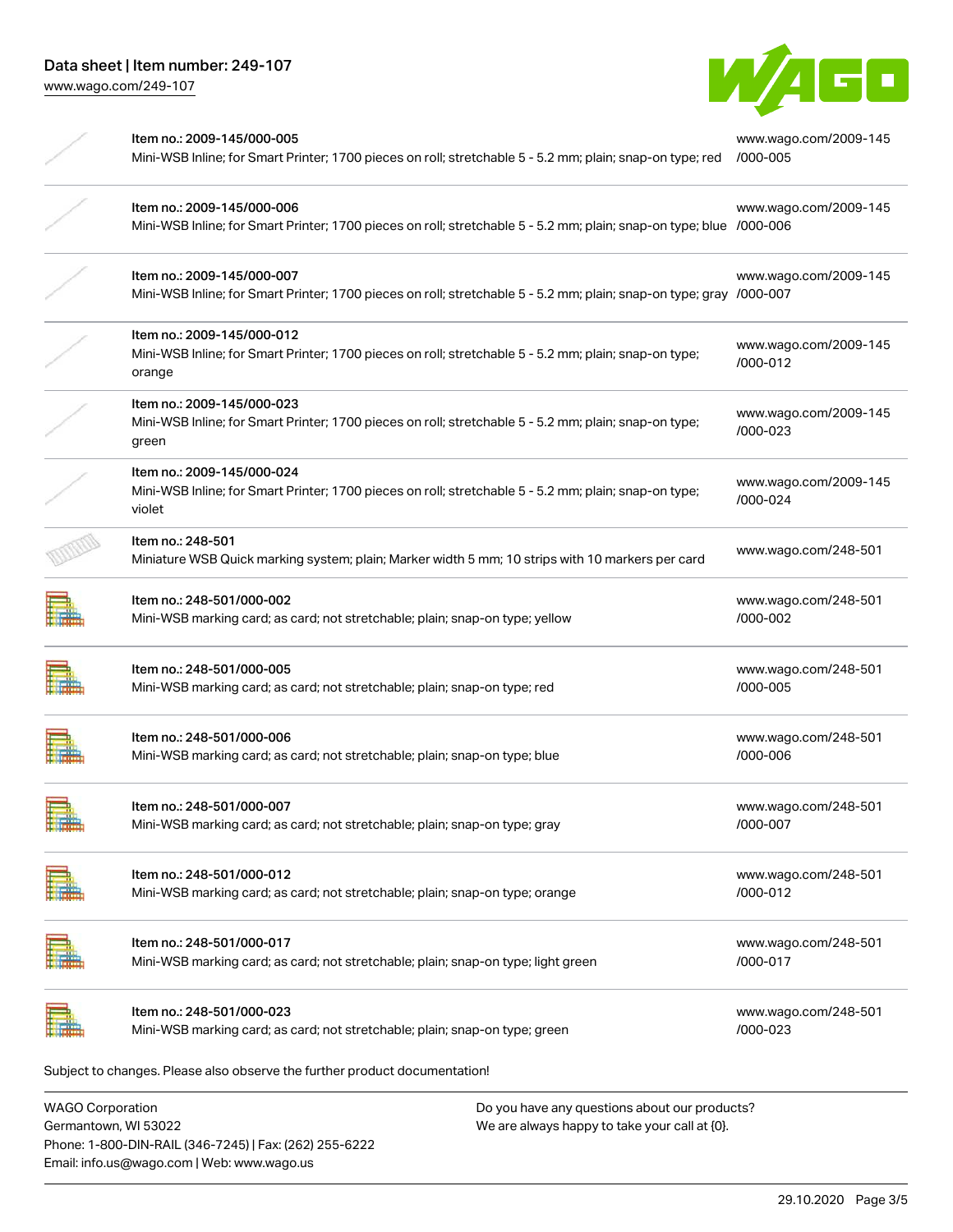[www.wago.com/249-107](http://www.wago.com/249-107)



|                                          | Item no.: 248-501/000-024<br>Mini-WSB marking card; as card; not stretchable; plain; snap-on type; violet                                                          | /000-024        | www.wago.com/248-501  |  |
|------------------------------------------|--------------------------------------------------------------------------------------------------------------------------------------------------------------------|-----------------|-----------------------|--|
|                                          | Item no.: 793-5501<br>WMB marking card; as card; for terminal block width 5 - 17.5 mm; stretchable 5 - 5.2 mm; plain; snap-on www.wago.com/793-5501<br>type; white |                 |                       |  |
|                                          | Item no.: 793-5501/000-002<br>WMB marking card; as card; for terminal block width 5 - 17.5 mm; stretchable 5 - 5.2 mm; plain; snap-on<br>type; yellow              | /000-002        | www.wago.com/793-5501 |  |
|                                          | Item no.: 793-5501/000-005<br>WMB marking card; as card; for terminal block width 5 - 17.5 mm; stretchable 5 - 5.2 mm; plain; snap-on<br>type; red                 | /000-005        | www.wago.com/793-5501 |  |
|                                          | Item no.: 793-5501/000-006<br>WMB marking card; as card; for terminal block width 5 - 17.5 mm; stretchable 5 - 5.2 mm; plain; snap-on<br>type; blue                | /000-006        | www.wago.com/793-5501 |  |
|                                          | Item no.: 793-5501/000-007<br>WMB marking card; as card; for terminal block width 5 - 17.5 mm; stretchable 5 - 5.2 mm; plain; snap-on<br>type; gray                | /000-007        | www.wago.com/793-5501 |  |
|                                          | Item no.: 793-5501/000-012<br>WMB marking card; as card; for terminal block width 5 - 17.5 mm; stretchable 5 - 5.2 mm; plain; snap-on<br>type; orange              | /000-012        | www.wago.com/793-5501 |  |
|                                          | Item no.: 793-5501/000-014<br>WMB marking card; as card; for terminal block width 5 - 17.5 mm; stretchable 5 - 5.2 mm; plain; snap-on<br>type; brown               | /000-014        | www.wago.com/793-5501 |  |
|                                          | Item no.: 793-5501/000-017<br>WMB marking card; as card; for terminal block width 5 - 17.5 mm; stretchable 5 - 5.2 mm; plain; snap-on<br>type; green               | /000-017        | www.wago.com/793-5501 |  |
|                                          | Item no.: 793-5501/000-023<br>WMB marking card; as card; for terminal block width 5 - 17.5 mm; stretchable 5 - 5.2 mm; plain; snap-on<br>type; light green         | /000-023        | www.wago.com/793-5501 |  |
| <b>All Han</b>                           | Item no.: 793-5501/000-024<br>WMB marking card; as card; for terminal block width 5 - 17.5 mm; stretchable 5 - 5.2 mm; plain; snap-on<br>type; violet              | /000-024        | www.wago.com/793-5501 |  |
| <b>Downloads</b><br><b>Documentation</b> |                                                                                                                                                                    |                 |                       |  |
| <b>Bid Text</b>                          |                                                                                                                                                                    |                 |                       |  |
|                                          |                                                                                                                                                                    |                 |                       |  |
| 249-107<br>X81 - Datei                   | Feb 19, 2019                                                                                                                                                       | xml<br>$2.6$ kB | Download              |  |
|                                          | Subject to changes. Please also observe the further product documentation!                                                                                         |                 |                       |  |
| <b>WAGO Corporation</b>                  | Do you have any questions about our products?                                                                                                                      |                 |                       |  |

Germantown, WI 53022 Phone: 1-800-DIN-RAIL (346-7245) | Fax: (262) 255-6222 Email: info.us@wago.com | Web: www.wago.us

We are always happy to take your call at {0}.